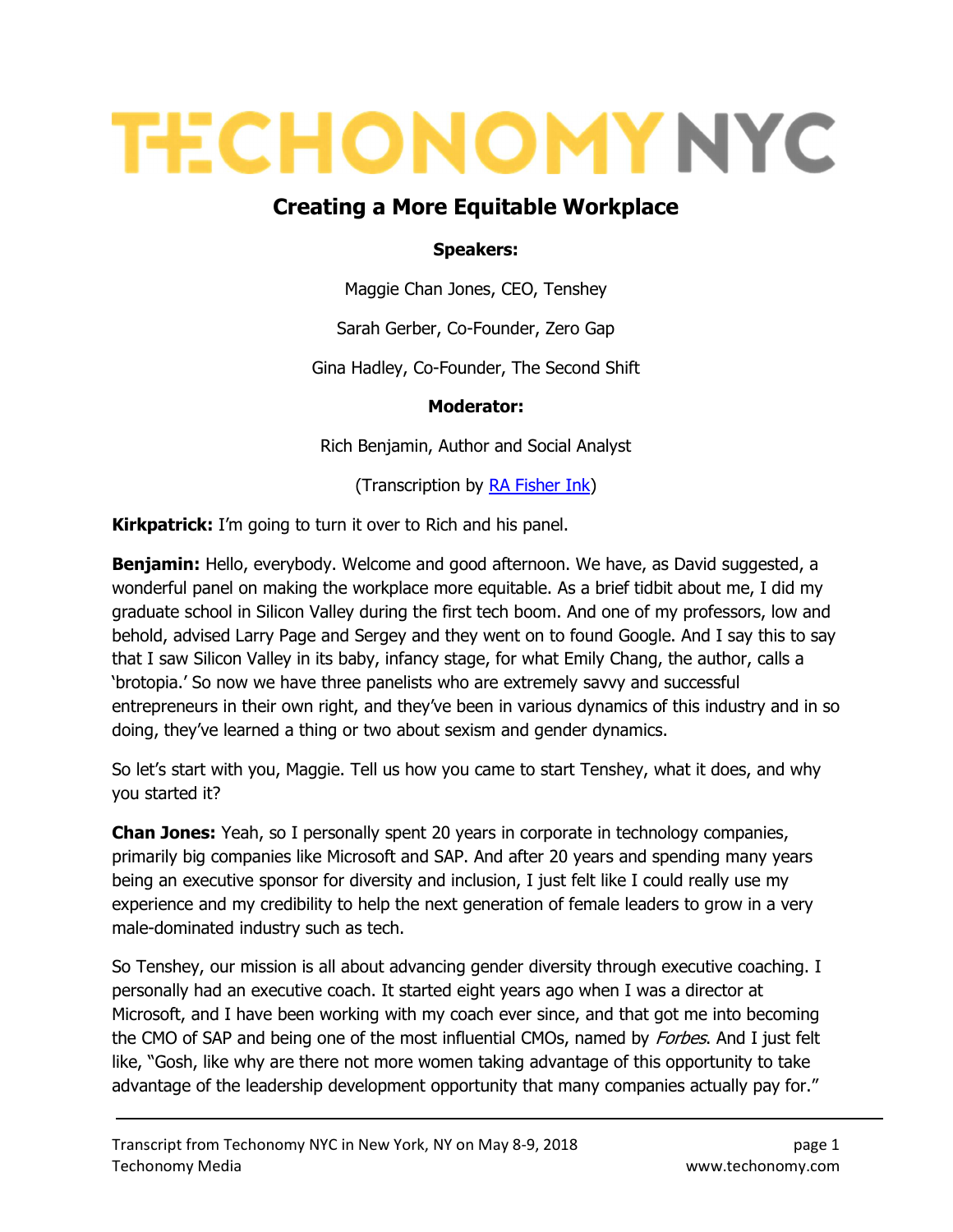So this is really our mission. We work with a network of coaches; we use our methodology to do matching, to find the right coach for our clients and helping them to continue to grow in their journey.

**Benjamin:** Okay. And then Gina, you're experience also, how did you come to start Second Shift? And describe for us a little bit what you do with Second Shift.

Hadley: Of course. I co-founded The Second Shift with Jenny Galluzzo, who is speaking at another panel today, a women's leadership panel. I am The Second Shift member. I had a great career. I had a moment when I had the opportunity to move across the country; I actually ended up doing that five times while raising a family, and so a traditional career path was not available to me. But I had experience and education and when I met my co-founder Jenny, she was a journalist and one time looked around the newsroom and realized there was no one she wanted to be. And there were no models for having a balanced life.

And as we started to have these conversations with each other, we started to have them with legions and legions of our, I would call like, our cohort of professional women, and so what we did was create The Second Shift, which is a marketplace that connects very experienced, a vetted membership of women, with businesses and stakeholders who want to work with them nontraditionally. So our mission is to retain critical female talent in the workplace, but what we've created is the opportunity for both our members and our employer partners to take advantage of the new flexible economy and the idea of remote work, and the idea of being able to work from anywhere, and be more efficient and continue. For the women, they get to continue to work, and for our employer partners, they get access to this extraordinary talent.

**Benjamin:** So is technology a component of how you do what you do? Or are a lot of these women in tech also?

**Hadley:** We actually don't work in tech. One of the things that we wanted to do was create opportunities for women. Because it's really hard to rustle up a freelance gig when you're a media planner. And so it's about helping all of these professional women who have these extraordinary skills, who don't necessarily work in what would be considered a typical freelance economy. So it's not developers. It's brand strategists, it's management consultants, it's, you know, financial analysis. So that's where we work.

But if it wasn't for technology, this would not exist. Because the way that we match our members to projects, the fact that everything that we do happens on our platform, it's all due to the ability to work from anywhere.

**Benjamin:** Okay, fantastic. By the way, looking out at the audience, I see a greater percentage of women than I saw when I was in grad school. So I think Techonomy deserves credit for that. And my question to you, Sarah, is you see this room full of people who are very influential, what advice would you give them, based on your own career, on creating a more equitable workplace, gender-wise?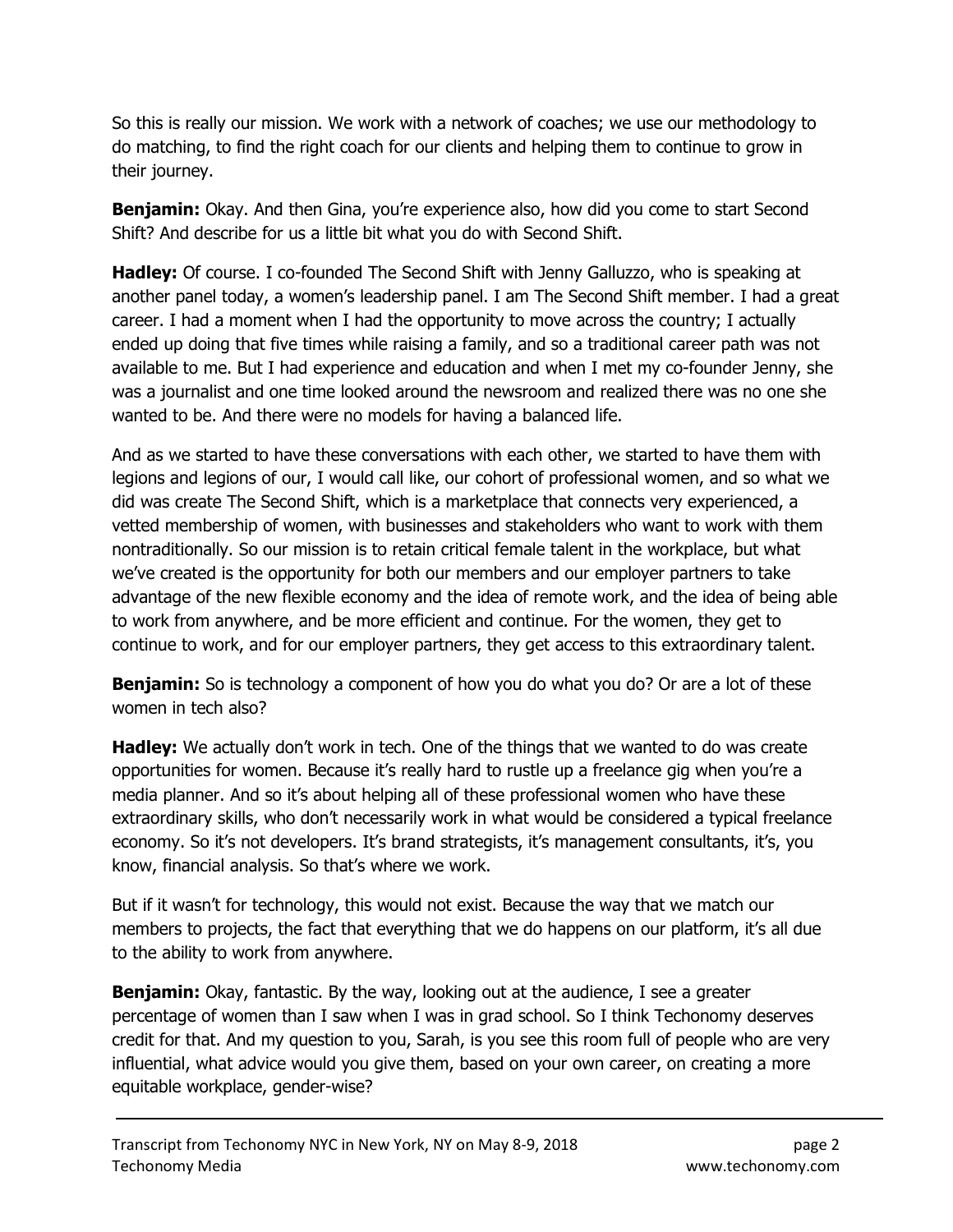Gerber: Well to live a little context about Zero Gap and what we're doing, we're a nonprofit, and we're focused on one single thing: creating parity while solving the problem of parity. So we bring together 50-50, so 50 percent men and women, to actually talk about the problem and the solutions, with an emphasis on the solutions to this problem. We want to be able to have people experience the world we want to create, while we're actually solving, and to be able to pull this conversation out of the silos it typically is in, in order to have more ownership from everyone to solve this. Which I think fits really well into the theme of responsibility. I think that this issue, in particular, needs a rise in responsibility and ownership.

So when I think about, to answer your question, what people can do, I think a really key part is actually thinking about this as you would implementing any sort of strategic plan. Not making it response-based, but more like how can you think about it over the next five to ten years? What's your plan for having more a diverse workplace? It's not like, "Oh, I'm going to respond to Me Too," or like problems in the workplace, but more like, "I'm thinking ahead about how to make this not a problem in a couple of years from now."

**Benjamin:** Yeah. I would love to dig into the practice of that, in terms of policy and culture.

But Maggie, how did you get investment for your private business? And the second part of my question is why do you think 90 percent of tech VC is going to men? [LAUGHTER]

**Chan Jones:** Well where do we start with that? So maybe I'll answer your second question first. When we look at, you know, in 2017 there are studies and research that shows that only 2 percent of the VC funding went to female-founded companies, startups, where it is a mixed team it is about 12 to 17 percent and then the rest of them, 79 percent of the funding, went to male-lead startups. Now, you know, there are a lot of reasons why. You know, the ecosystem, your network and everything, that contribute to it.

At the same time, HBR actually did a report last year showing that even in VC conversations with startups, they have a very different perspective, and I kind of look at that as the unconscious bias that is still very much out there. So when you see a very promising founder who is young and a male, they may think, "Wow, this person is young and promising for a male startup founder." For a female, it's, "Wow, that person is young and inexperienced." So those sorts of type of words that we have to be aware so that we can actually address it. If you know there's the unconscious bias, then you can go about trying to figure out how do you fix that.

To answer your first question, the good news I am self-funding my company right now, so I you know, but at the same time, I'm seeing a lot of my friends who are startup founders, and I would also say that in New York, we are very fortunate that the ecosystem is very strong, the diversity, and I think we talked about it this morning, that I think there's a lot of room for us to grow. At the same time, we in New York City could really be the model for Silicon Valley and the rest of world.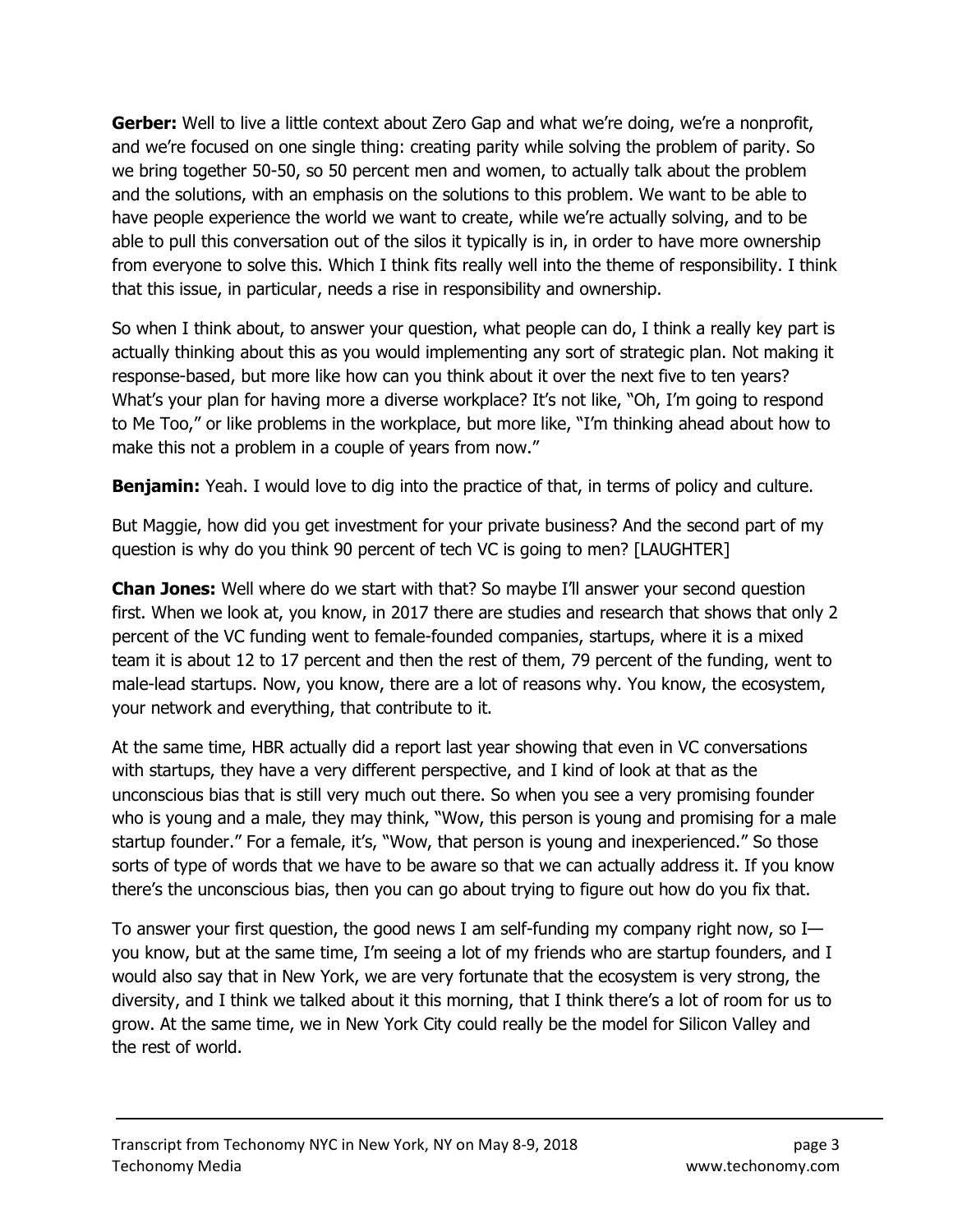**Benjamin:** Yeah, and thinking of ecosystems in different industries, we've seen what's gone on in Hollywood; we see what's going on and not going on, with regards to sexism in Washington. Thinking about tech and business, do you think that there is a reckoning with sexism that's going on, relative to the outer world, Me Too, Title IX? Or no? Gina.

**Hadley:** I think that there is. I mean, we were talking about this last night at dinner. One of the things that I feel super optimistic about is the fact that there is a light being shown. And you would have to be—I think someone else said—in a coma to not [LAUGHTER] acknowledge that this is a constant drumbeat. And even if it's something that you don't believe goes on in your culture, it gives everyone the permission to talk about it. And when you open the drapes and you let light in, dark corners start to emerge, so that there's no way we can't be optimistic.

That being said, I think Maggie has really brought up a cognizant point, in terms of you have to be it to see it. I think that there is—one of the things that we talk about at The Second Shift is if you bring in a diversity of voices, and the way that we work is that our members are experienced, because of the experience, they are not 22-year-olds. They are grown-ups, who come into rooms and help on teams. And for young women, they get to see what it could look like in the future. And I often think that that helps you push through some of the moments that may be the ones that could take you off the career path, because you're able to see that you can get through something.

**Chan Jones:** And that's a very good point, because one of the phrases I hear the most from women who decided to exit is, "It's not worth it." That's what I'm hearing. And when you peel out the onion, when you look at, you know, what exactly is happening—I'll give you a quick example that literally just happened last week. I was talking to one of my mentees, and she went from a healthcare company to a tech company and being a director in the customer engagement area.

So she was going to a conference similar to a conference here, and she was meeting with her colleagues and some of their customers. And one of her male colleagues said, "Hey, can you take the wives of the clients to dinner?" Like instead of the clients. I mean, I personally honestly, I spent 20 years in tech. I really thought that this does not happen anymore. Especially with all the movements and conversations. But it's still happening right now.

So you know, what is going through this young, emerging leader's mind as, "Do I stand up for what I think is wrong and just tell the person, 'No, I'm going to spend time with the clients, because that's what I'm hired to do.' Or am I supposed to be a good team player and just go along with it? And how are people going to perceive me as a leader, being new into the industry, being new to the company?" So those are the things that are going through that person's mind, and I think all of us, as leaders here, have the responsibility to stand up for those type of things when it happens. And if you're seeing something happen to another person, stand up for that person. Be the voice. And that's what's important.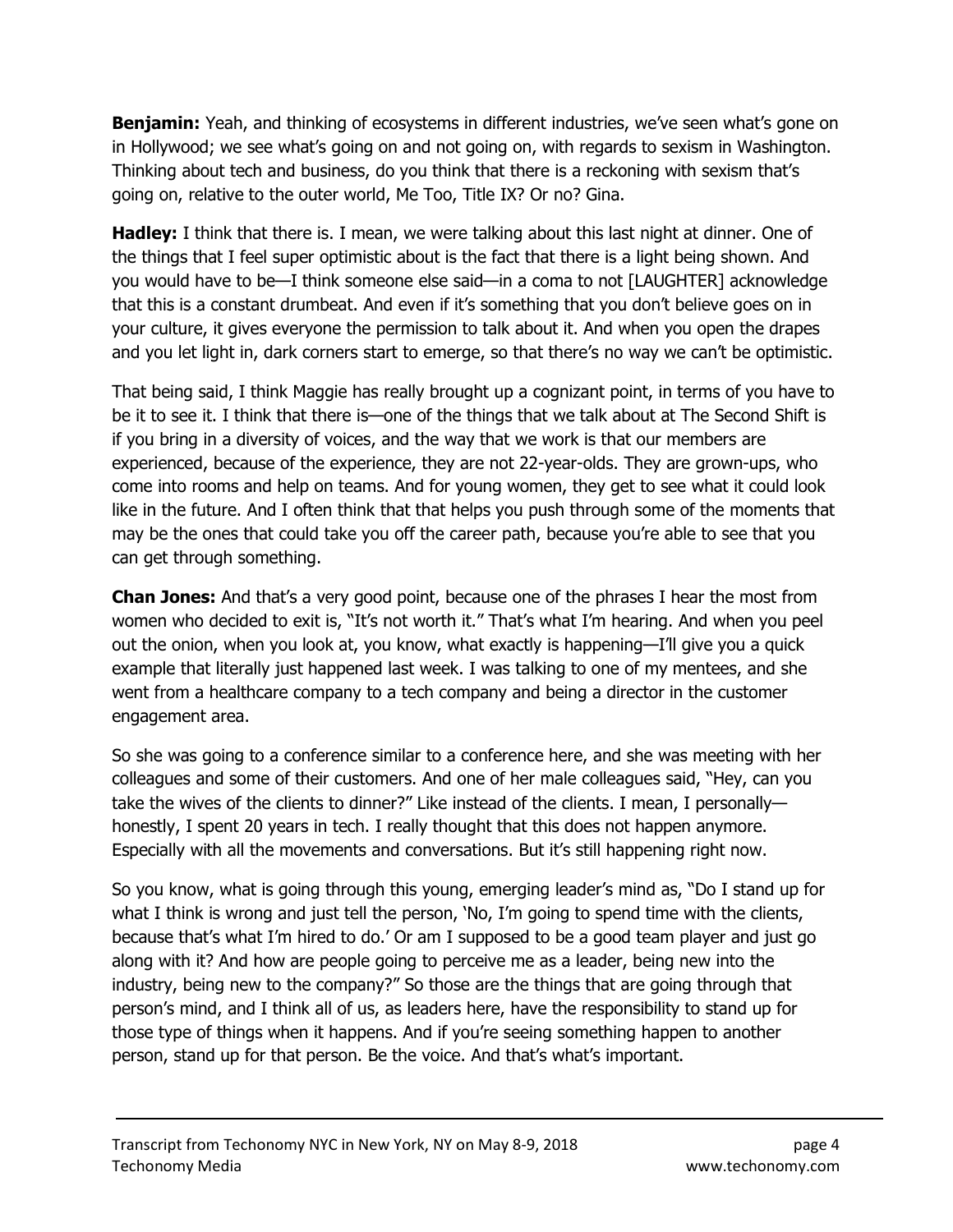**Benjamin:** So Sarah, I want to ask you to sort of piggyback on what we've heard. We're heard the idea of ecosystems; we've heard the idea of unconscious bias; we've heard the idea of networks. If you could put your finger on other elements that people in this room or myself have not thought of, what are the other obstacles that you've encountered or that you notice?

Gerber: Yeah, I think one key thing is it's not always overt sexism, even like that story. In fact, there's a lot of really well-intentioned people making poor choices—or not poor choices but making choices that actually further the divides and further bias, and further some of the things that we're fighting against, while being well-intentioned.

And I think a really good story of this was from a CEO I recently sat down with, of a startup, and in the early days they didn't have a family leave policy. And then the first employee got pregnant, and so they had to figure out a policy. And the woman who was pregnant happened to also be director of ops, so she figured out what policy they were going to do and she came back and presented it to him. And she landed on something like three months of maternity leave and three months of paternity leave. And he responded by saying, "No. We need to give more time to the women. It doesn't need to be equal. It doesn't need to be even. I want to make sure women have extra time, all the time that they need." And she was like, "No, actually I think that that's the problem, and that we don't incentivize women to come back and we don't incentivize men to be involved at home. If we don't make the policy equal and encourage people to take both of the times." And that was from someone who really believed in making sure that women were supported at work. And he really believed in closing the gap, but it was that distinction that he was missing.

So I think that like there's a lot of this overt sexism that's happening that is bias, conscious or unconscious, but there's also people who just—it's the minute things, it's the small details when you're thinking about how is this impacting someone? Or how is this impacting the divide? Or how is this impacting the culture that we have inside the company? Not just from the traditional, like comments or, you know, things that we typically think of for this issue. So I think that's a really key part, and really important, I think, for a room like this, of thinking about it's not just the standard sort of harassment, or something like that. It might be actually in your policies and ways that you think you're doing really well, when in fact that might actually be causing a problem.

**Benjamin:** Okay. Before taking a question or two, I would like to ask all of three of you the same question and it's a two-part question. As successful women, you embody a lot of what you're talking about. You have successful companies. So number one, the way you carry yourself and how you conduct yourself and run your business? How do you make inclusion, in all its forms, important? That's the first part of the question. And the second part of the question is metrics. How do you know when you're succeeding? And for you, personally, and in terms of the industry, what does success look like? Let's start this way, and then go all the way back to Maggie.

**Gerber:** Okay. So the first part was more personal.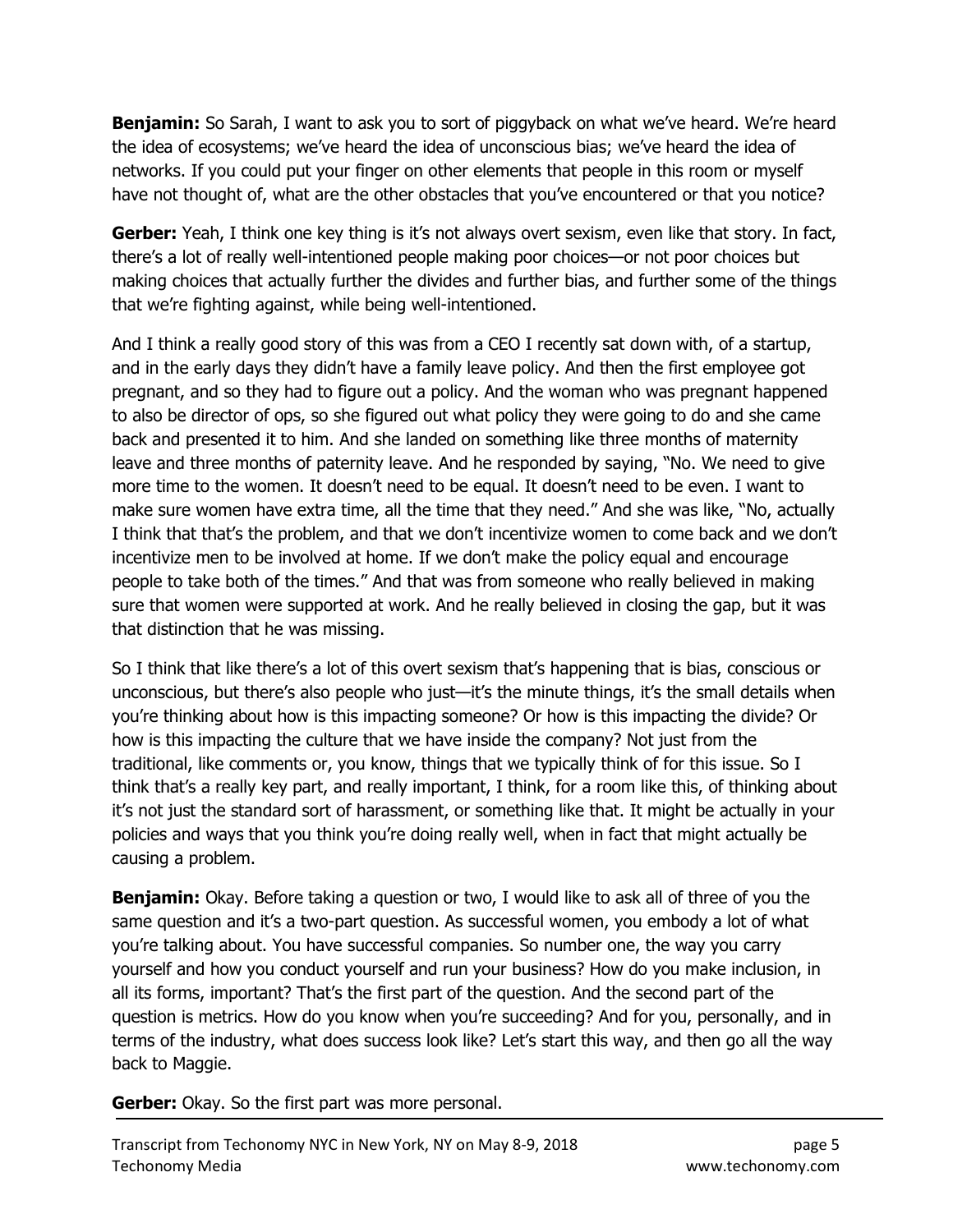**Benjamin:** Yeah, is more personal. How do you live what you're thinking about conceptually?

Gerber: Yeah, for me, one key part is hiring women. I work a lot—so I work in production as my background, and there's a lot less women available to work with, and so I really work hard to make sure that I have equal teams in all of the teams that I build. So that's a really key, important one for me, in terms of my practice.

And then metrics, I think it actually ties into that. I think metrics are also based on can I have equal teams? And can I find those people who maybe I didn't find right away, but digging a little bit further can find a great candidate? But I think the other metrics are also just the kind of conversations we're having and I think that it matters what exactly we're talking about, culturally and within in our companies. And making this an important conversation is part of how I measure where we are right now. And I think we're in a good place, in terms of the conversation, but I don't want to lose that, too. And I think that we're at a particular moment, if we don't take advantage of it, it could pass by. And I don't want to see that happen.

#### Benjamin: Okay, Gina.

**Hadley:** We hired two men this year, in my company, so we feel really like we're—our diversity inclusion. [LAUGHTER] But all kidding aside, we're a female-founded company that has a mission, and so we're really lucky that we have all of these like-minded people who want to help us on our mission. But we did hire two guys this year. But I think I also—I'm in a different stage than my co-founder. I have older children, I'm modelling behavior for my 16-year-old daughter and my 13-year-old son. I'm very lucky that I have a partner—my husband is very involved and we co-parent and we share a ton of responsibility. And I feel like what I try to do in my own personal life is somehow deconstruct that myth that you get to have it all, all at once. You decide what your all is, and at that very moment, that's—you make decisions. And I think that that's also part of the myth that pushes so many women off of a career path, that it is, "I'm not—I'm doing everything terribly, so I have to make a choice right now."

And so many times you make the choice that you're just going to step away. And so what I'vewe practice this at the office. There are days when you get the call again from the nurse that your son has thrown up at school, and I am lucky to work in a place where everybody realizes, because I go pick him up has nothing to do with how I feel about the company or my responsibility towards my job. It's the idea, the antiquated idea of face time, and the fact that you have to—you know, if you don't crush it every day—no one crushes it every day. And so I'm trying to model for the younger women that I work with, and then our colleagues that are in the holding company with which we all get to sit together, that there is a balance.

Our metrics are provable in how many jobs we book and how many projects we have and the companies that we work with. When Jenny and I first started having this conversation, over two years ago, there was not—you had to kind of explain that there was economy of workers who didn't want to work all the time but were experts and they weren't just administrative assistants or front desk people. And now you go in and not only do the business leaders get it and say,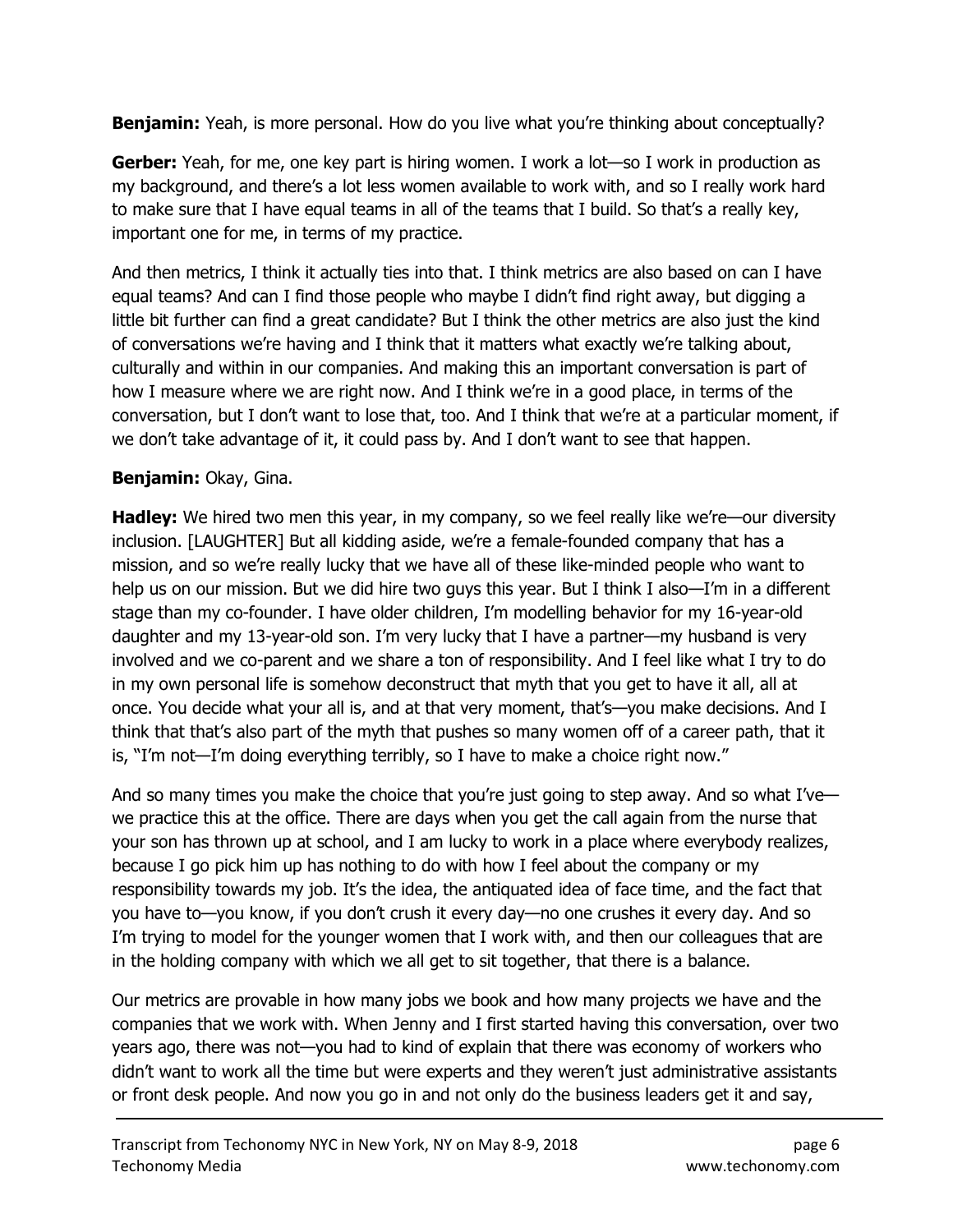"Oh my gosh, I need someone to do data analytics. We have this deck we never get to do." But then then it's also, "That's my wife. That's my sister. That's my entire class from Harvard." I can't—like everyone is acknowledging that we are working differently and for us, the metrics is the sales cycle has condensed tremendously. And so we're seeing our jobs pick up, we're seeing more companies come on. And one of the things—I mean, for us, Microsoft has been a great pilot program partner, and they have been early adopters, and for a company that seems like the least agile of all the tech companies, they're the ones that will try anything at this point.

**Benjamin:** Based on the CEO's comments with David, I believe it. It was such an informed conversation.

**Hadley:** Yeah, it is a company who has been through everything. Everybody in HR and legal has post-traumatic stress disorder, but they've gotten through it, [LAUGHTER] and they realize like nothing—it's true, they're like, "Wow, that didn't kill us. So let's try something new. Let's try a new initiative."

Benjamin: Fantastic. Alright. Maggie, final word.

**Chan Jones:** Yeah, for me it's really about creating the culture you want, from the get-go. Even as a startup, start early. I actually have a framework on the type of culture that I want to create so we use it for how we hire; we use it for how we connect with vendors and partners for our partnership.

And from a metric standpoint, we're really focusing on how many women can we help? And also how many male leaders can we help to really understand how to be an inclusive leader. And those are the key things for us.

**Benjamin:** Yeah, so let's take on question. And speaking to your comment, Gina, I heard a cutting critique of Sheryl Sandberg, speaking about *Lean In* and being an executive, and they said, "The way you guys dig in into workers, vendors, salesforces, the nitty-gritty of it." They called her Lean In mentality, "trickle-down feminism that doesn't necessarily trickle-down."

But anyway, a quick question. Yeah.

**Audience 1:** So Taylor Swift says there's a special place in hell for women who don't help other women.

**Hadley:** That's actually Madeleine Albright who said that first.

Audience 1: It was Madeleine Albright who said it first. However, so I think yes, sexism is alive and that needs to be killed. But I think the first problem we need to solve is that, that I don't think women are very supportive of other women in the workplace. I've experienced it many of times, as have my friends. So I'm just wondering what you guys propose as—

Hadley: I think we have to stop perpetuating this myth that everybody's—all girls are mean to each other. [APPLAUSE] I do. I think we have to—I really do. Because I think for—I think it's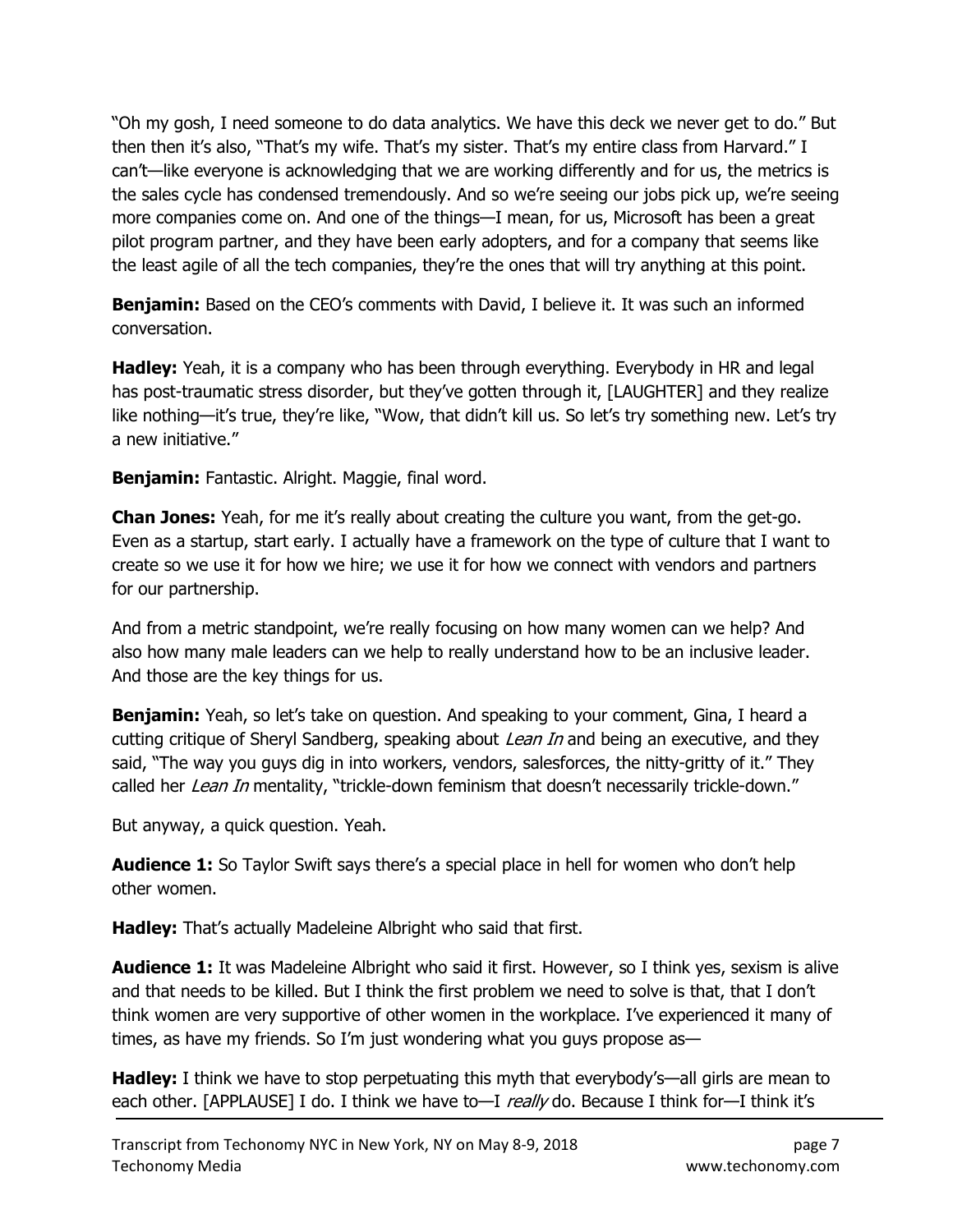something that we keep saying over and over again, and so now it's becoming part of a mythology. Maybe I've been lucky enough that I've never experienced it, but I think that on both sides, like I think that we have to be very cognizant of continuing to talk about the fact that other women—that women don't help women. Because in this city, if you think about what's going on with the Female Founders Fund or Golden Seeds or all of these organizations for women, or even like Makers and all of these organizations.

And it's also, you know what? Nobody teaches anybody to be a manager. That's my problem with so much of this as well. And so this is—I think a lot of it has to do with managerial skills, and that—look, we've also been told that we have to act a certain way in order to not let our feminine side show, which is also going to be somehow a detriment to us in the workplace, and for a lot of women, that was just keeping it neutral, or maybe not showing favoritism to other women, because you were going to get dinged for that.

#### Benjamin: Okay—

Kirkpatrick: We've got to wrap.

**Benjamin:** That gentleman had one last question. Or should we wrap up?

**Green:** Hi, my name is Will Greene. And so I live in Vietnam. I've been based there for five years and worked in a lot of different sectors, and I've seen many of the same issues there that we're talking about on the stage today. So I'm just curious, to what extent are your respective organizations working and thinking globally? And are there any countries that you look to, either for opportunity for impact, or as a positive example in terms of workplace culture and policy, for gender parity?

**Chan Jones:** I'll take that. So great question. I actually just came back from the Women's Economic Forum in New Delhi in India last week, and it was represented by over 100 countries, and it was a gathering of women and men talking about gender equality, gender diversity, those type of topics. So I think like, no matter where I go, I hear similar stories, I hear similar needs, on how do we get to gender equality? So you know, absolutely, for example in Tenshey we definitely look at, you know, globally where we can help organizations and leaders to be more inclusive and those are the things that we look at.

# Benjamin: Thank you.

Gerber: And I was just going to add, Iceland is doing some interesting things. And I think one of the key things that I identify there, is that men have a lot of ownership in the conversation, and they're not afraid to talk about it. And I think that's super key, is they're super comfortable talking about the fact that there's a gap and that there's an issue. And so it makes something that everyone is a part of the conversation, rather than one side.

# Kirkpatrick: Wow, great.